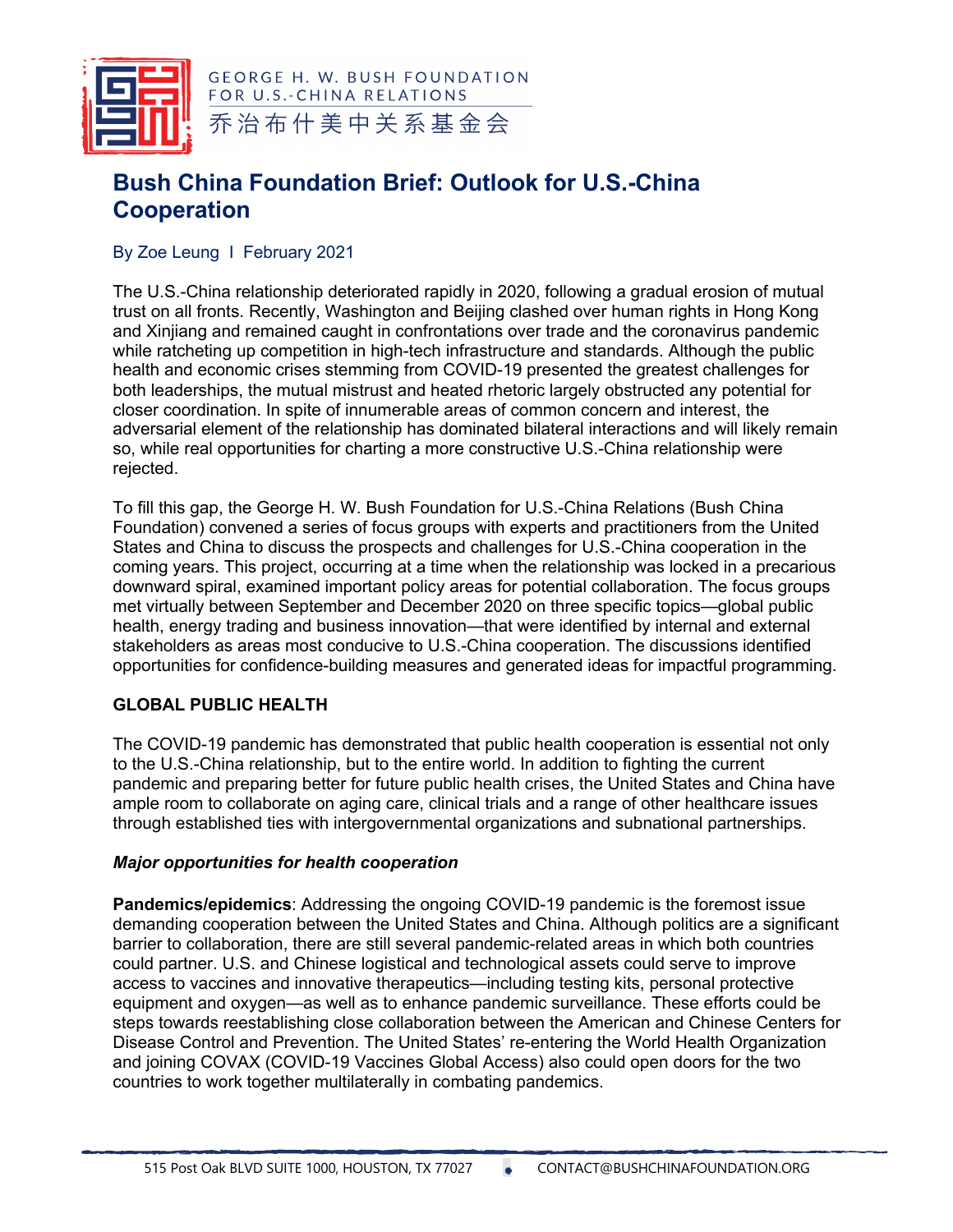**Long-term aging care and services**: Both the United States and China have aging populations and will need to expand their capacity for elder care in the coming decade. Both countries could share their existing models (community vs. institution-based), where applicable, coordinate to develop new systems for long-term/aging care using artificial intelligence and conduct joint research to address specific common challenges. The U.S. and China also could explore trilateral or multilateral cooperation with Japan, Germany and South Korea, which all have successful aging care systems that could serve as models.

**Clinical trials and data sharing**: The U.S. and Chinese pharmaceutical sectors are wellpositioned to collaborate with one another on clinical trials, but there is currently regulatory disharmony between the two, differences in ethics review for clinical research and a lack of public investment. As China continues to build R&D capacity in both public and private sectors, there is significant opportunity to incorporate China early into multi-regional clinical trials. The COVID-19 vaccine is evidence of the unprecedented pace of invention owing to collaborative and competitive clinical trials, but there is still ample room to improve safety and efficacy standards. There are promising cooperative areas on technological advancements, pharmaceutical safety, enhancing care quality and preservation of intellectual property.

Security in data-sharing is a major obstacle to bilateral research collaboration. By formalizing regulations and rules for data security, U.S. pharmaceutical companies will be better positioned to take advantage of international joint ventures with Chinese firms and collaborations with Chinese researchers. The free flow of information is necessary for enabling more biological, medical and public health research that would benefit both populaces.

## *Other opportunities for health cooperation*

Other key opportunities for cooperation in global public health include the following:

- Investing in public health infrastructure in underdeveloped regions.
- Reducing costs, expanding equity and strengthening health infrastructure in the United States and China.
- Improving access to healthcare through primary care, drone delivery and telehealth systems.
- Developing treatment and intervention programs for noncommunicable diseases.
- Collaborating on technological and pharmaceutical safety, quality and intellectual property.
- Sharing best practices on mental health treatment, particularly from the U.S. to China.

#### *Frameworks for health cooperation*

**Bilateral health cooperation**: There is a variety models the U.S. and China could utilize to structure collaborative efforts: 1) each country could learn from one another; 2) they could work together to resolve common challenges; 3) they could work together in ways that have spillover benefits to the rest of the world; 4) and/or they could develop synergies that produce an output greater than the sum of its parts. Specifically, the two countries could teach or advise one another in their specialties, partner to help a third country or jointly develop new technologies.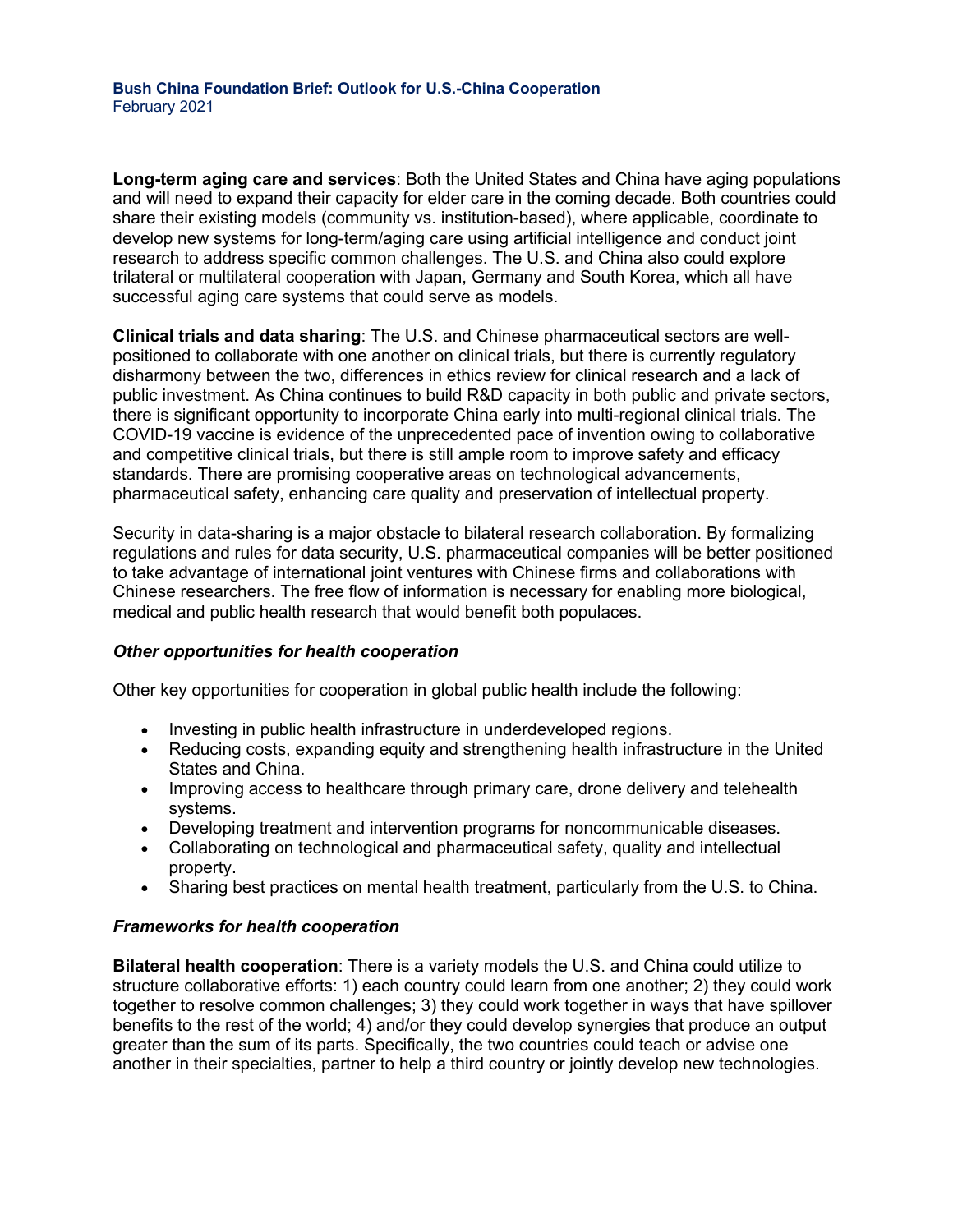**Academic health cooperation**: Equally important are institution-to-institution and scholar-toscholar cooperation. Relative to policymakers and other key stakeholders, academics are generally more welcoming of closer U.S.-China cooperation on public health issues and could serve as a stabilizing force in fostering people-to-people exchanges and collaborations. American and Chinese think tanks and universities could establish a network of research institutions to facilitate collaborative research projects and training courses. Additionally, the two countries could spearhead issue-specific working groups to bring together scholars from American, Chinese and other countries' institutions.

## **U.S.-CHINA ENERGY FREE TRADE AND INVESTMENT AGREEMENT**

The Bush China Foundation has proposed the creation of a U.S.-China Energy Free Trade and Investment Agreement (U.S.-China EFTIA) to catalyze the robust and predictable flow of various forms of energy from the United States to China and create jobs in the United States, while meeting China's growing energy demands. This flagship policy proposal would provide a formal framework of market-based incentives to stimulate interdependent growth and serve as a stepping-stone for other industry-specific strategic economic agreements.

## *Barriers to U.S.-China energy cooperation*

**Lack of structure**: Energy collaboration on a national scale requires multi-billion-dollar capital investments and long-term sale purchase agreements that unfold over years or decades. The lack of a formal sector-specific framework for such agreements to take place, coupled with the longstanding U.S. concern over intellectual property and China's risk-adverse energy sourcing regime make it difficult for firms to negotiate energy deals at significant scale.

**Political risks**: Energy security is a critical national interest for both the United States and China, making energy trading a sensitive matter, particularly given the current political discord. Since 2018, U.S.-China trade tensions and trust deficit have added geopolitical instability that has deterred Chinese investors from entering into long-term contracts, hindering investment in projects that would further U.S. development in energy.

Firms in both countries have shown a tendency to eschew long-term cooperation during periods of uncertainty around energy policy, and high barriers to trade have proven to significantly injure both U.S. and Chinese energy firms. For instance, during the recent trade war, American tariffs on prefabricated liquefaction modules from China raised the cost of liquefied natural gas (LNG) production in the United States, making U.S. LNG less competitive globally.

The energy sector is increasingly seen from a national security lens in the United States. For instance, the recent China-Iran 25-year strategic pact will potentially subject more Chinese companies with ties with Iran to U.S. sanctions. The intensifying economic-security nexus causes confusion and dissuades businesses from entering into long-term agreements.

## *Value proposition of EFTIA*

**Provide structure**: An institutionalized, sector-specific framework that protects business interests and intellectual property for long-term trade and investment can bring predictability and facilitate scaling and cost optimization in the U.S. energy sector.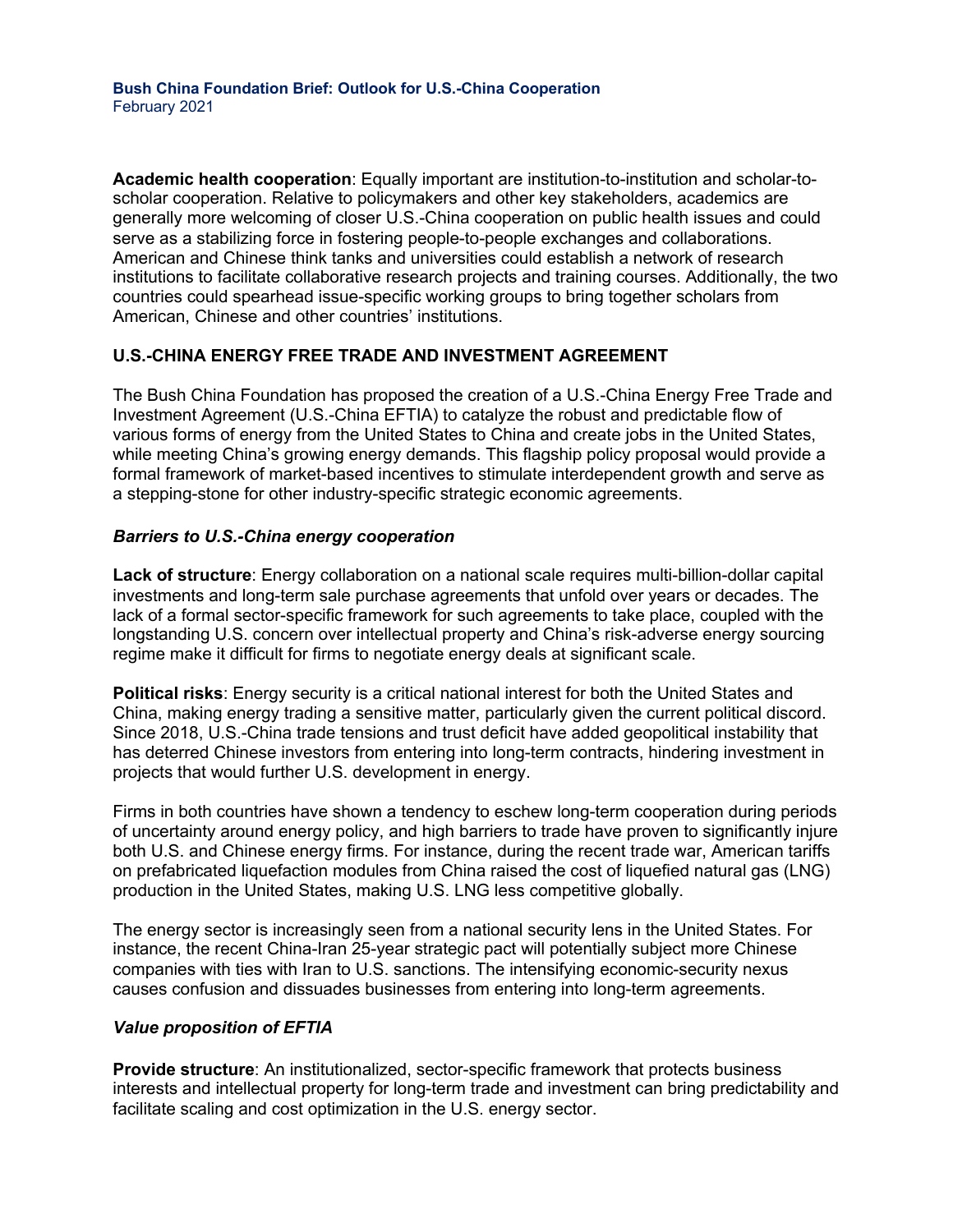**Bush China Foundation Brief: Outlook for U.S.-China Cooperation** February 2021

A U.S.-China EFTIA would create the conditions for a robust and predictable flow of oil, natural gas and renewables from the United States to China. Such an arrangement would generate investment in energy infrastructure in the U.S., create American jobs and reduce the U.S. trade deficit with China. At the same time, it would enable China to meet its energy needs and clean energy goals as well as help diversify Chinese energy imports.

**Lower political risks**: By untangling energy from the ongoing U.S.-China trade dispute, as proposed by EFTIA, energy firms and financial backers would be more willing to support largescale capital investment with reduced fear of interdiction by either government.

#### *Establishing EFTIA*

**Subnational engagements:** As the energy market is highly competitive and is currently a buyers' market, China has some leverage. As the United States stands to gain more from a U.S.-China EFTIA vis-a-vis China, there should be much economic incentive in the U.S. to separate energy trading from national politics. The foundation of the agreement could be laid at the subnational level in the United States, such as a Texas-China or Louisiana-China framework. This would effectively empower U.S. state and local governments—who are the ultimate beneficiaries of such an agreement—to form energy partnerships.

**Long-term energy needs:** The two countries could pursue a dual-track framework that could simultaneously address current fossil fuel needs and longer-term goals of carbon neutrality and sustainability.

## **BUSINESS INNOVATION AT THE SUBNATIONAL LEVEL**

Despite tensions at the national level, engagement between regional, state and municipal-level governments in the United States and China remains a viable avenue for building partnerships. However, facilitating such engagement, especially on a nation-wide scale, presents its own set of challenges and opportunities.

#### *Obstacles to investment/engagement*

**Political tensions and misperceptions**: Persistent U.S. misconceptions of Chinese investors and businesses as agents of the Communist Party of China (CPC) has hindered some development plans and frustrated many private Chinese businesses. Moreover, there is a common perception in many American communities that U.S.-China commercial opportunities only benefit the elite and multinational corporations and that trade with China is a threat to local jobs at the expense of American workers. On the other hand, Chinese businesses fear their investments being blocked or unduly impeded by the Committee on Foreign Investment in the United States (CFIUS) and are unsure if their investment will be welcomed by local government officials. In general, Chinese companies and investors are increasingly feeling less welcomed in the United States, undermining their confidence in U.S. investments.

#### *Opportunities for improvement and engagement*

**Education**: Think tanks and NGOs can contribute to addressing and dispelling the conflation of all Chinese businesses with the CPC by communicating with and educating the American public